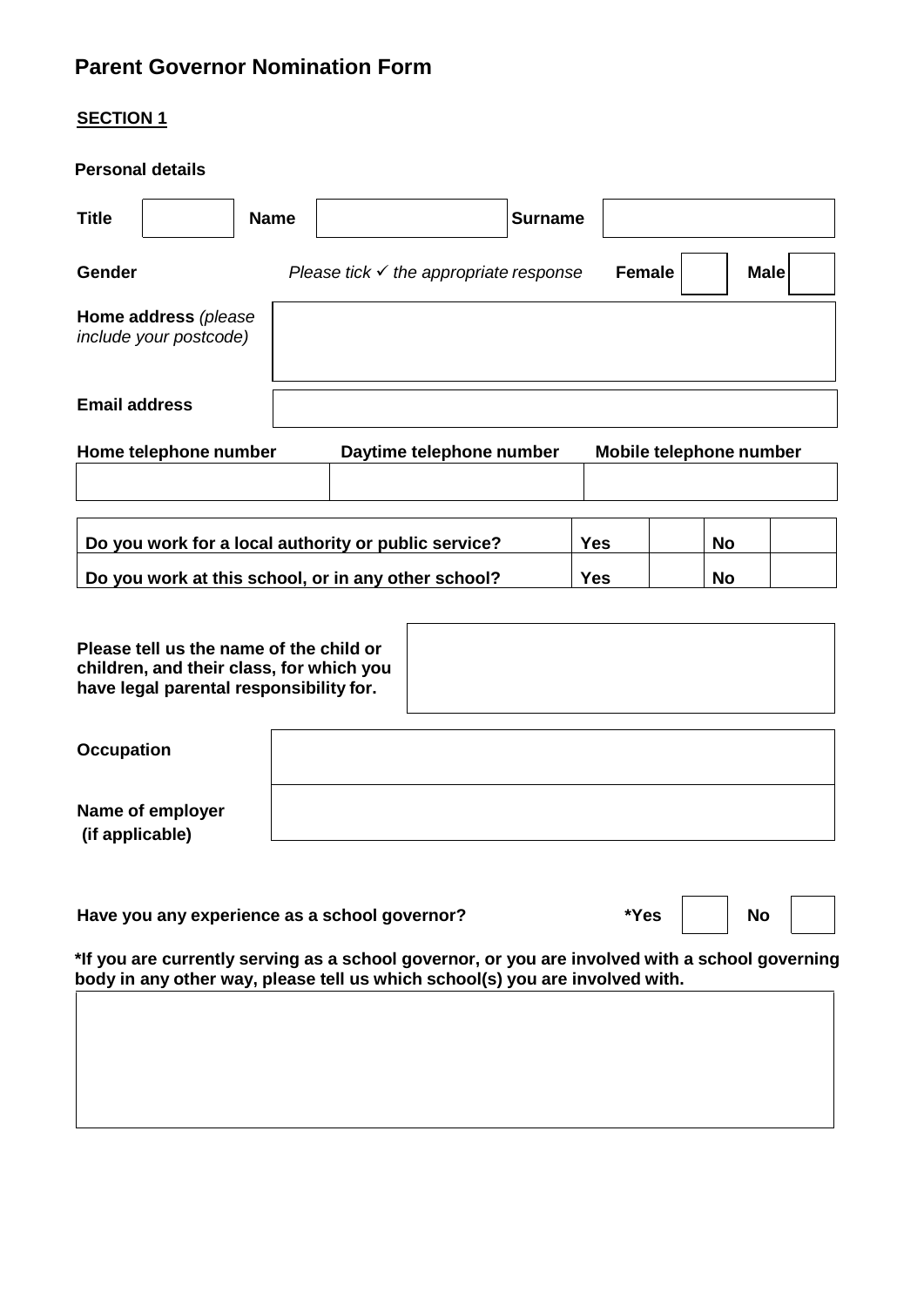## **SECTION 2**

## **Your skills and attributes**

Boards must have a keen understanding of the skills they need to deliver effective governance. The specific skills that a board needs to meet its particular challenges will vary. Relevant skills may include important personal attributes, qualities and capabilities, such as the ability and willingness to learn and develop new skills. All governors need a strong commitment to the role and to improving outcomes for children; the inquisitiveness to question and analyse; and the willingness to learn. They need good inter-personal skills, appropriate levels of literacy in English (unless the board is prepared to make special arrangements), and sufficient numeracy skills to understand basic data. *Extract from DfE Governors' Handbook November 2015 (Section 3.2.).*

**Please tell us about your personal and professional skills and attributes which you will use to support the work of the governing board. Please use the scoring range where 1 means 'no experience or skills in this area' and 4 means 'highly skilled and/or experienced'**

| Skills and experience (only comment on those applicable to you) | <b>Skill level?</b> | <b>Experience</b><br>level? |
|-----------------------------------------------------------------|---------------------|-----------------------------|
| Assessment, monitoring and evaluating skills                    |                     |                             |
| Auditing experience and skills                                  |                     |                             |
| Chairing meetings or organisational boards                      |                     |                             |
| Children & young people's services or activities (any sector)   |                     |                             |
| Coaching/mentoring skills                                       |                     |                             |
| Communication skills, including listening and writing           |                     |                             |
| Data analysis skills                                            |                     |                             |
| Equal opportunities - understanding and practice                |                     |                             |
| Financial management, accountancy skills                        |                     |                             |
| Handling complaints, grievances or appeals                      |                     |                             |
| Health & safety understanding                                   |                     |                             |
| ICT &/or management information systems                         |                     |                             |
| Knowledge of, and an interest in the local community            |                     |                             |
| Leadership and management skills and development                |                     |                             |
| Negotiation and mediation skills                                |                     |                             |
| Performance management of staff or within an organisation       |                     |                             |
| Policy development                                              |                     |                             |
| Premises and facilities management                              |                     |                             |
| Problem solving                                                 |                     |                             |
| Procurement and purchasing                                      |                     |                             |
| Project management                                              |                     |                             |
| Public relations and marketing                                  |                     |                             |
| Public sector knowledge                                         |                     |                             |
| Risk assessment                                                 |                     |                             |
| Safeguarding and child protection                               |                     |                             |
| Self-evaluation and/or impact assessment                        |                     |                             |
| Special educational needs and disability (SEND                  |                     |                             |
| Strategic planning                                              |                     |                             |
| Teaching and learning (any sector, any phase)                   |                     |                             |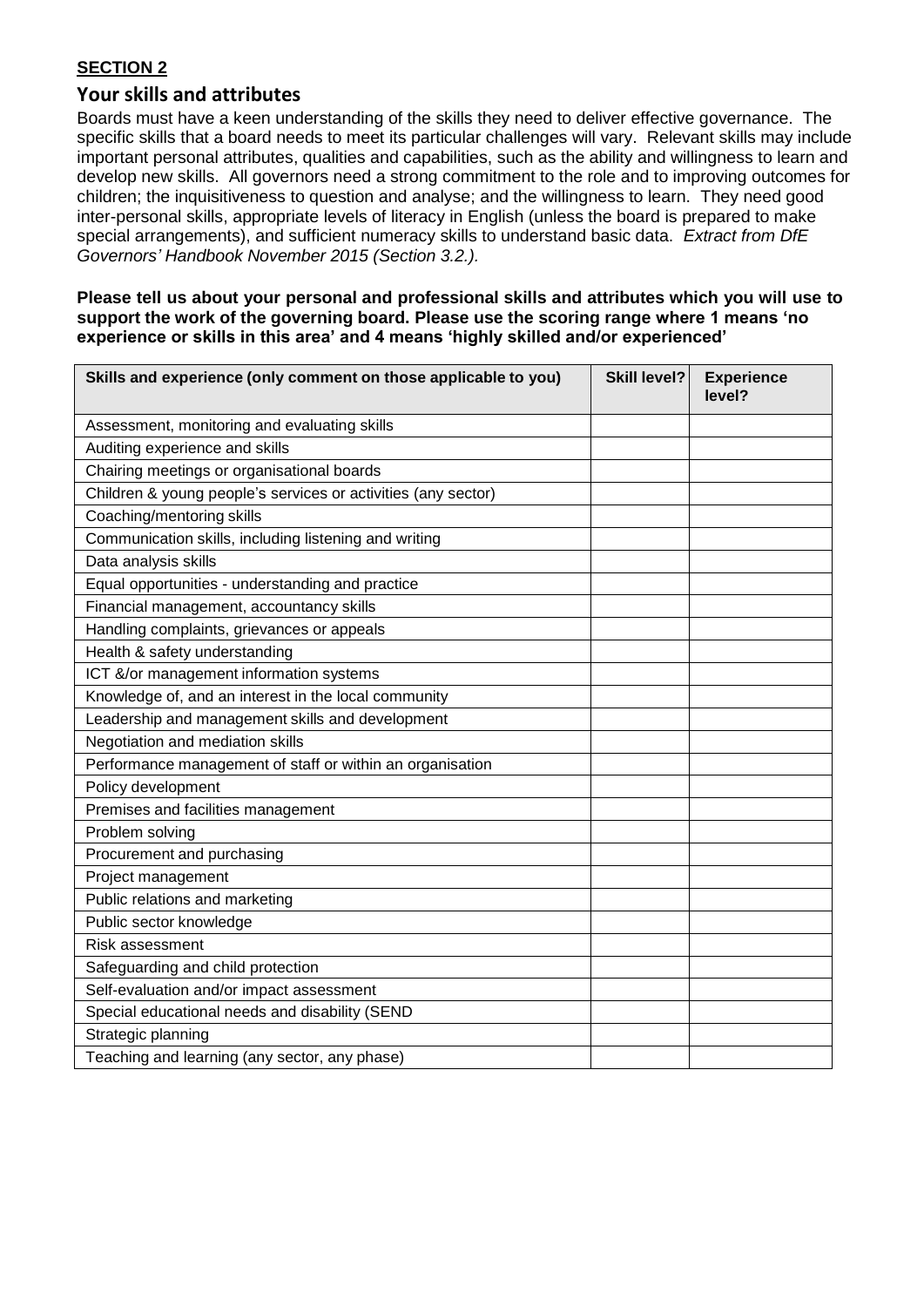## **SECTION 3**

**Please tell us about any other skills, qualifications, training, or personal and/or professional attributes that you can bring to the role.**

**Please tell us about yourself and specifically state your reasons for wanting to volunteer as a school governor. We will use these words for the ballot papers in the event of an election. Maximum 80 words**

#### **SECTION 4**

**Governors must attend governing board and committee meetings throughout the year, mostly in the evenings. Governors must also make planned visits to the school during the daytime. The Governing Body as a whole has commited to do this at least once a term. This involves a time commitment from you.**

Are you able to spare the time to volunteer as a governor? **Yes Yes No** 

**Governors need to attend training for the role and develop their skills and understanding to support the school. This may mean attending training in evenings or sometimes during the day.**

Are you willing to do this?

| res | No |  |
|-----|----|--|
|     |    |  |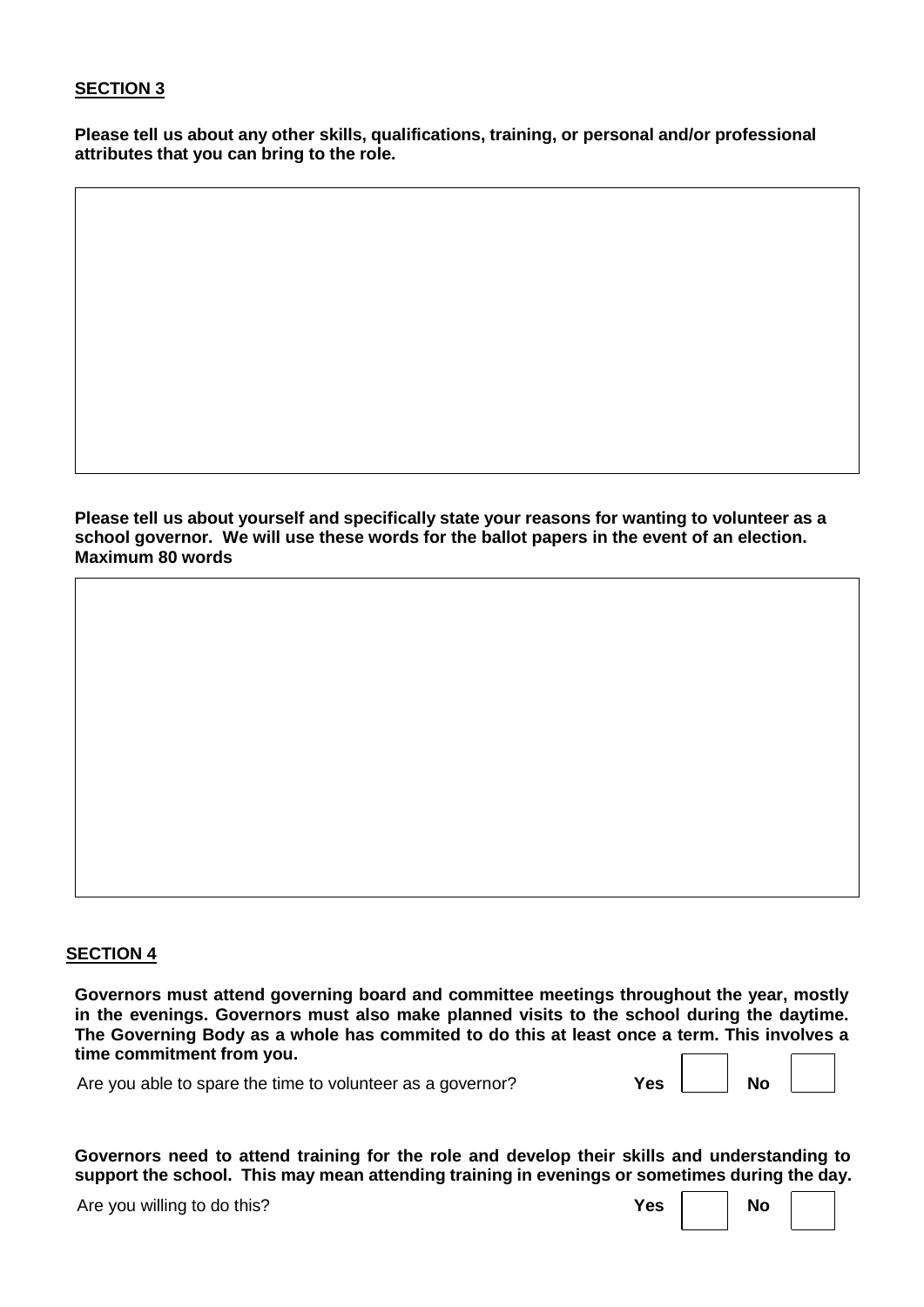| Governors must be actively involved in meetings by reading papers in advance,<br>preparing questions, listening and contributing to discussions and ideas for improving |            |           |  |
|-------------------------------------------------------------------------------------------------------------------------------------------------------------------------|------------|-----------|--|
| the school.                                                                                                                                                             |            |           |  |
| Do you feel able to contribute to the governing board at meetings?                                                                                                      | <b>Yes</b> | <b>No</b> |  |

**Governors will be asked to undergo an identity and criminal records check as part of the appointment process.**

Are you willing to do this?

| <b>Yes</b> | No |  |
|------------|----|--|
|            |    |  |

# **SECTION 5**

### **Personal declaration**

Our school welcomes every application regardless of gender, age, disability, sexual orientation, race, religion and belief. Please read the criteria below and confirm that you are not disqualified from serving as a school governor because of these restrictions.

A governor must be aged 18 or over at the time of their election or appointment and cannot be a registered pupil at the school. A person cannot hold more than one governorship at the same school.

## **A person is disqualified from holding or from continuing to hold office as a governor if he or she:**

- fails to attend the governing body meetings without the consent of the governing body for a continuous period of six months, beginning with the date of the first meeting missed (not applicable to ex officio governors);
- is subject to a bankruptcy restrictions order, an interim bankruptcy restrictions order, a debt relief restrictions order or an interim debt relief restrictions order;
- has had their estate sequestrated and the sequestration order has not been discharged, annulled or reduced;

#### **is subject to:**

- a disqualification order or disqualification undertaking under the Company Directors Act 1986 ii)
- a disqualification order under Part 2 of the Companies (Northern Ireland) Order 1989
- a disqualification undertaking accepted under the Company Directors Disqualification (Northern Ireland) Order 2002
- an order made under Section 492(2)(b) of the Insolvency Act 1986 (failure to pay under a County Court administration order);
- has been removed from the office of charity trustee or trustee for a charity by the Charity Commissioners or High Court on grounds of any misconduct or mismanagement, or under Section 34 of the Charities and Trustees Investment (Scotland) Act 2005 from participating in the management or control of any body;

## **is included in the list of people considered by the Secretary of State as unsuitable to work with children;**

- is disqualified from working with children or subject to a direction under Section 142 of the Education Act 2002;
- is disqualified from registration for childminding or providing day care;
- is disqualified from registration under Part 3 of the Childcare Act 2006;
- has received a sentence of imprisonment (whether suspended or not) for a period of not less than three months (without the option of a fine) in the five years before becoming a governor or since becoming a governor;
- has received a prison sentence of two-and-a-half years or more in the 20 years before becoming agovernor;
- has at any time received a prison sentence of five years or more;
- has been fined for causing a nuisance or disturbance on school premises during the five years prior to or since appointment or election as a governor;
- refuses to allow an application to the Disclosure and Barring Service (DBS) for a criminal records check.